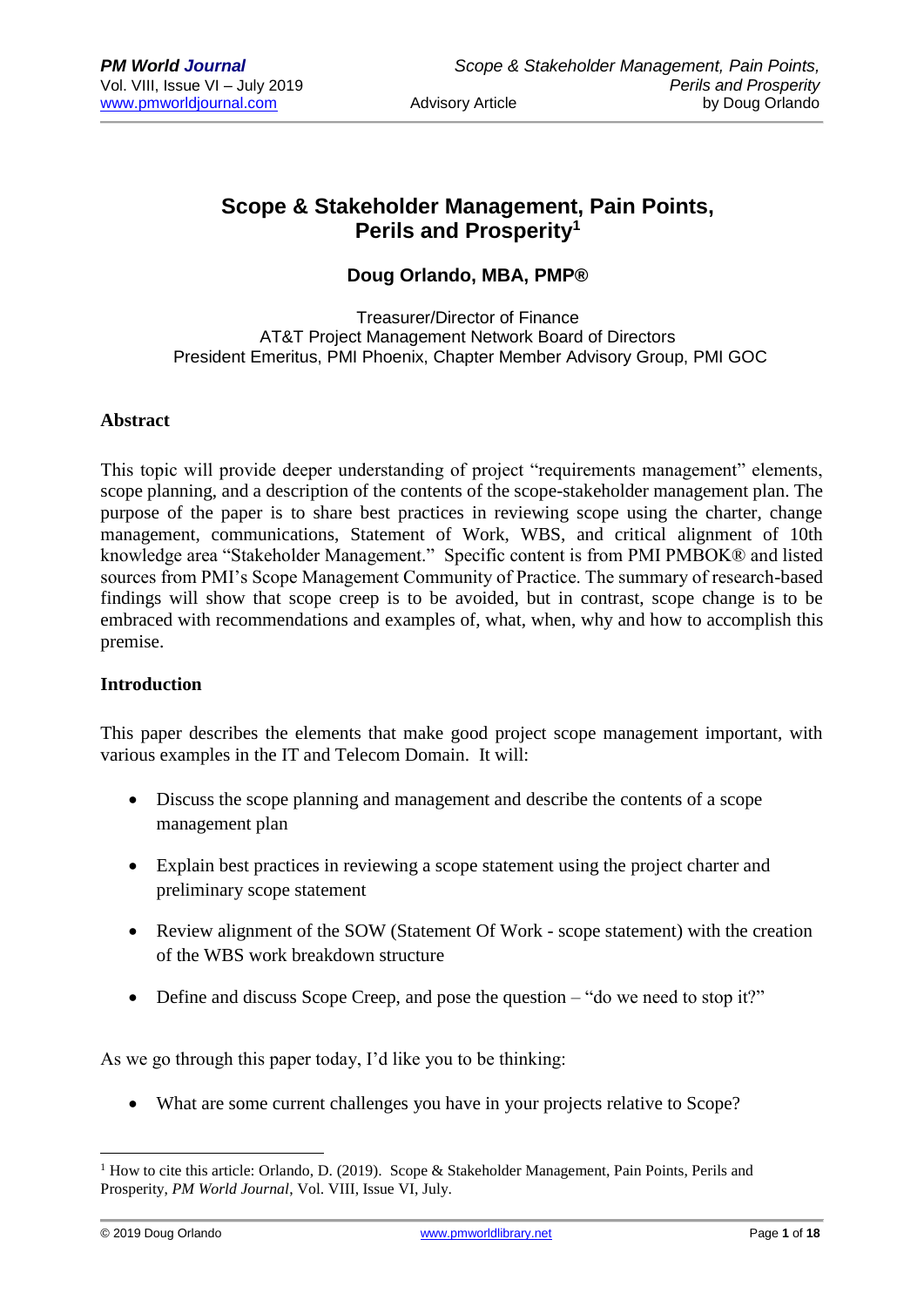- How do we ensure we recover from scope changes faster than anybody else?
- How do we be sure we anticipate these things?

Write down some "Golden Nuggets" to remember from this paper; practical things you'll want to use and remember in your vocation as well as daily life.

### **The Project Management Knowledge Areas (PMI PMBOK® version 5, 2012)**

Let's do a quick refresh of the PMI Knowledge Areas:

- 1. Project Integration
- 2. Scope Management
- 3. Time Management
- 4. Cost Management
- 5. Quality Management
- 6. Human Resource Management
- 7. Communications Management
- 8. Risk Management
- 9. Procurement Management
- 10. Stakeholder Management *PMBOK® version 5*

In doing a quick refresh on the 10 Knowledge areas, in my mind, "Scope" (or better known as requirements management) is the Over Arching Knowledge Area as the Scope of the project determines much of the project outputs and other knowledge area deliverables. Here we have Integration, Scope, Time, Cost, Quality, HR, Communications, Risk, Procurement, and Stakeholder Management. The above Knowledge Area listing is a tremendous list of facets to project management knowledge and the solid foundation for projects.



**Exhibit 1 -- The "Triple Constraint"**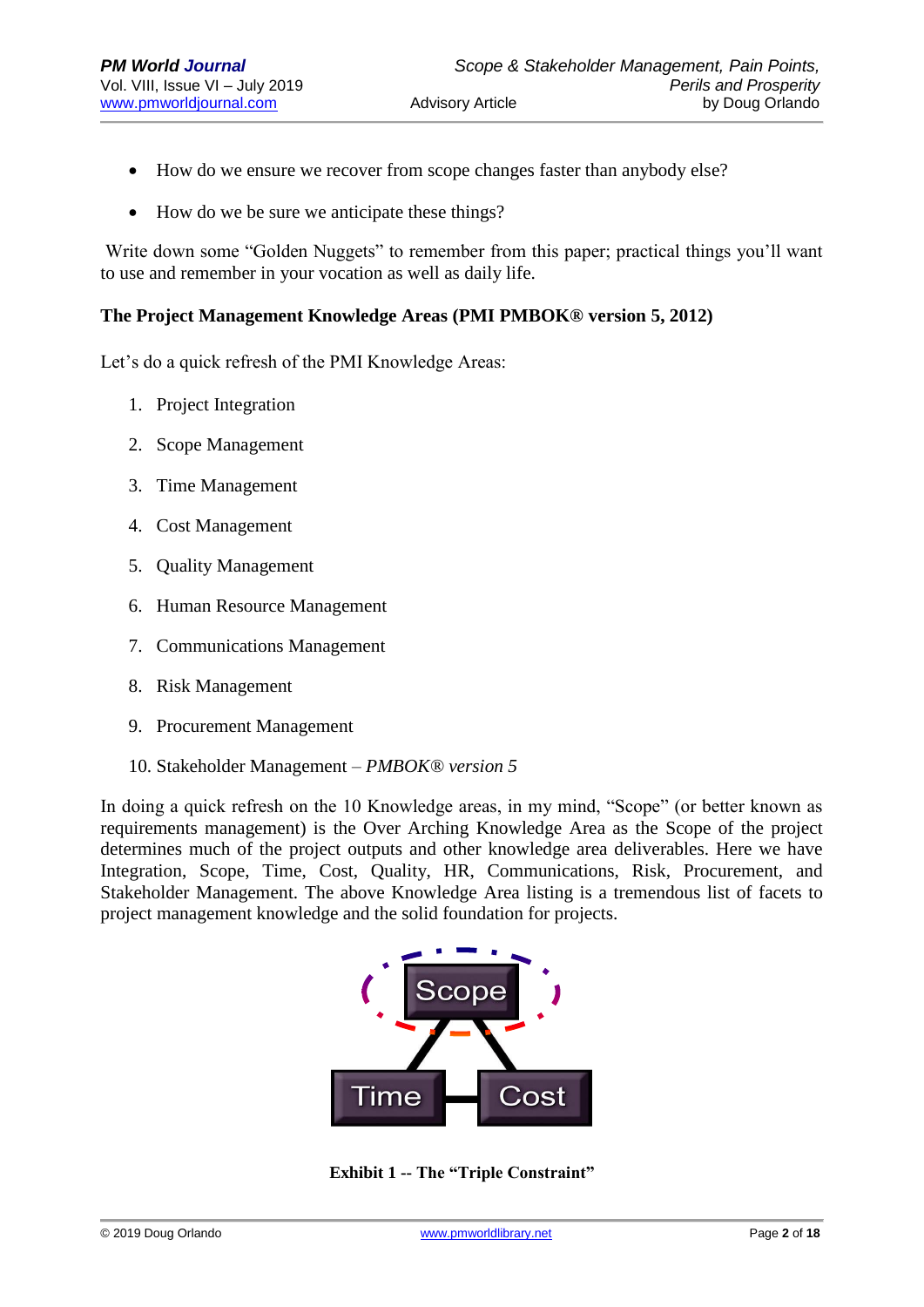# **Triple Constraint - Quick refresh**

Do you remember the Triple Constraint? Of course you do. It is also titled the "Project Management Triangle". "It is a graphic aid where the three attributes show on the corners of the triangle to show opposition. It is useful to help with intentionally choosing project biases, or analyzing the goals of a project. It is used to illustrate that project management success is measured by the project team's ability to manage the project, so that the expected results are produced while managing time and cost." (Wikipedia, 2013). It portrays "Scope Schedule and Cost" in the shape of a Triangle. Literally if you **change the scope YOU WILL INEVITABLY affect either Time or Cost**. There are no "if's and's or buts'" about it! They are geometrically and statistically mutually exclusive! Thus the shape of the triangle; keep this at top-of-mind when reading this white paper as it will greatly help you.

#### **Foundation: Processes in Scope Management**

#### **Quick refresh**

These are the Foundational processes in Scope Management:

- Scope Planning
- Scope Definition
- Creation of the WBS
- Scope Verification
- Scope Control

Project Scope – The Work performed to deliver a product, service, or result with the specified features and functions

Project Scope Statement – The description of the project scope, major deliverables, assumptions, and constraints

Scope Creep - The uncontrolled expansion to product or project scope without adjustments to time, cost, and resources according to the PMI Lexicon of Project Management Terms. (Project Management Institute, 2012)

-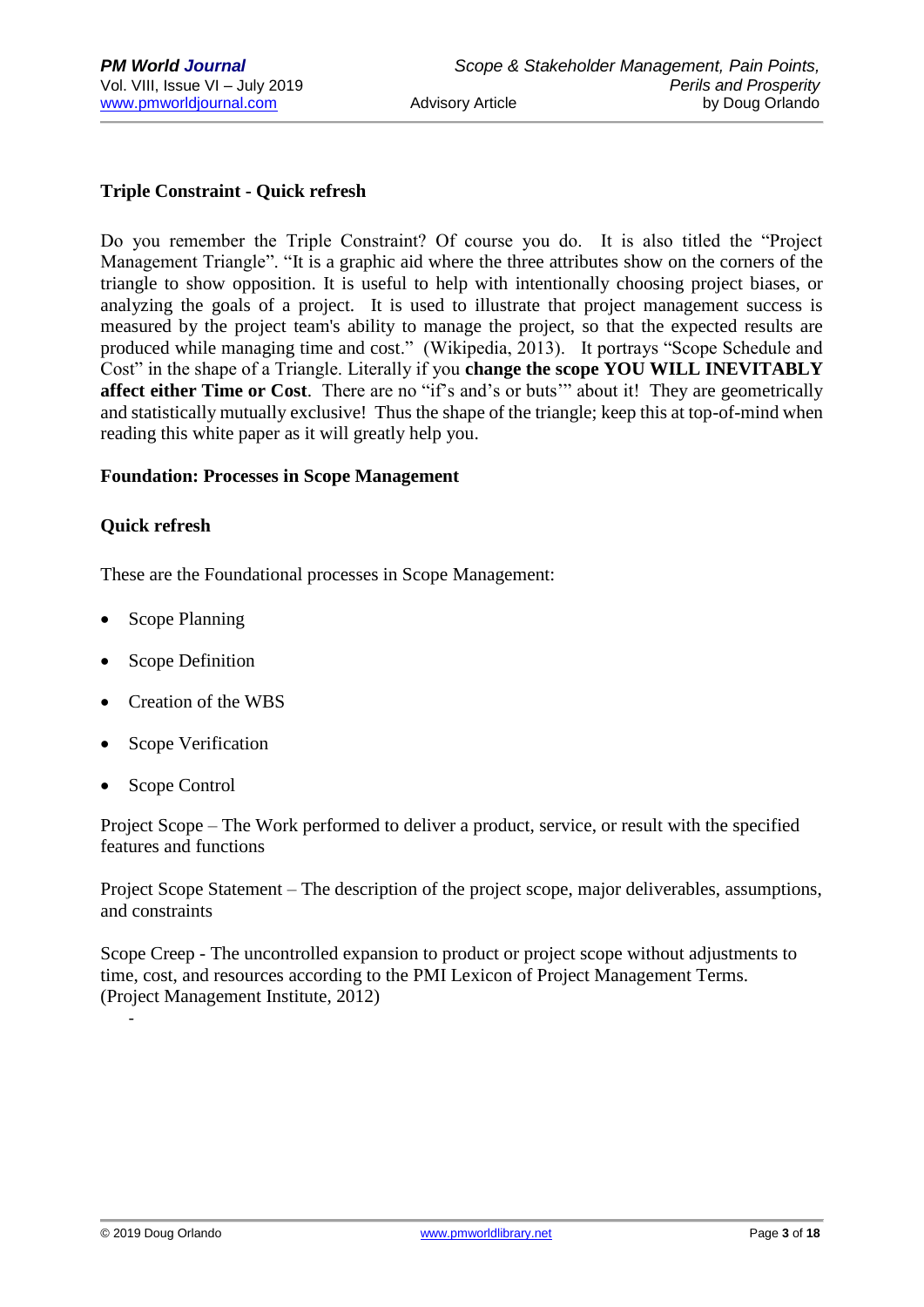# **Scope Planning**

# **Quick Refresh**



**Exhibit 2 – Input, Process, Outputs**

The above illustration on Input, Process and Outputs, is related to a quick refresh from the PMBOK® regarding scope planning. Collecting Requirements – Defining Scope - through Requirements Documentation Scope Management Plan & even creating a Traceability Matrix all will feed the Work Breakdown Structure (WBS).

# **Criticality of Understanding Scope**

A "soft, fuzzy scope" will be detrimental to ensuring client and corporate expectation is achieved. Research across multiple companies' find that "Sales organizations" desire to meet client need, make the sale, yet at times, scope is "floating / somewhat undefined". It's the PM's job to identify this, and raise and resolve this issue; otherwise the project will most likely fail.

# **Criticality of Understanding Customer Needs**

Scope creep (also called requirement creep) in [project management](http://en.wikipedia.org/wiki/Project_management) refers to uncontrolled changes or continuous growth in a [project's](http://en.wikipedia.org/wiki/Project) [scope.](http://en.wikipedia.org/wiki/Scope_(project_management)) This phenomenon can occur when the scope of a project is not properly defined, documented, or controlled. Scope Creep is generally considered a negative occurrence, and therefore should be avoided.

PMI Lexicon states: "Scope Creep The uncontrolled expansion to product or project scope without adjustments to time, cost, and resources. From the PMI Lexicon of Project Management Terms (PMI, 2012)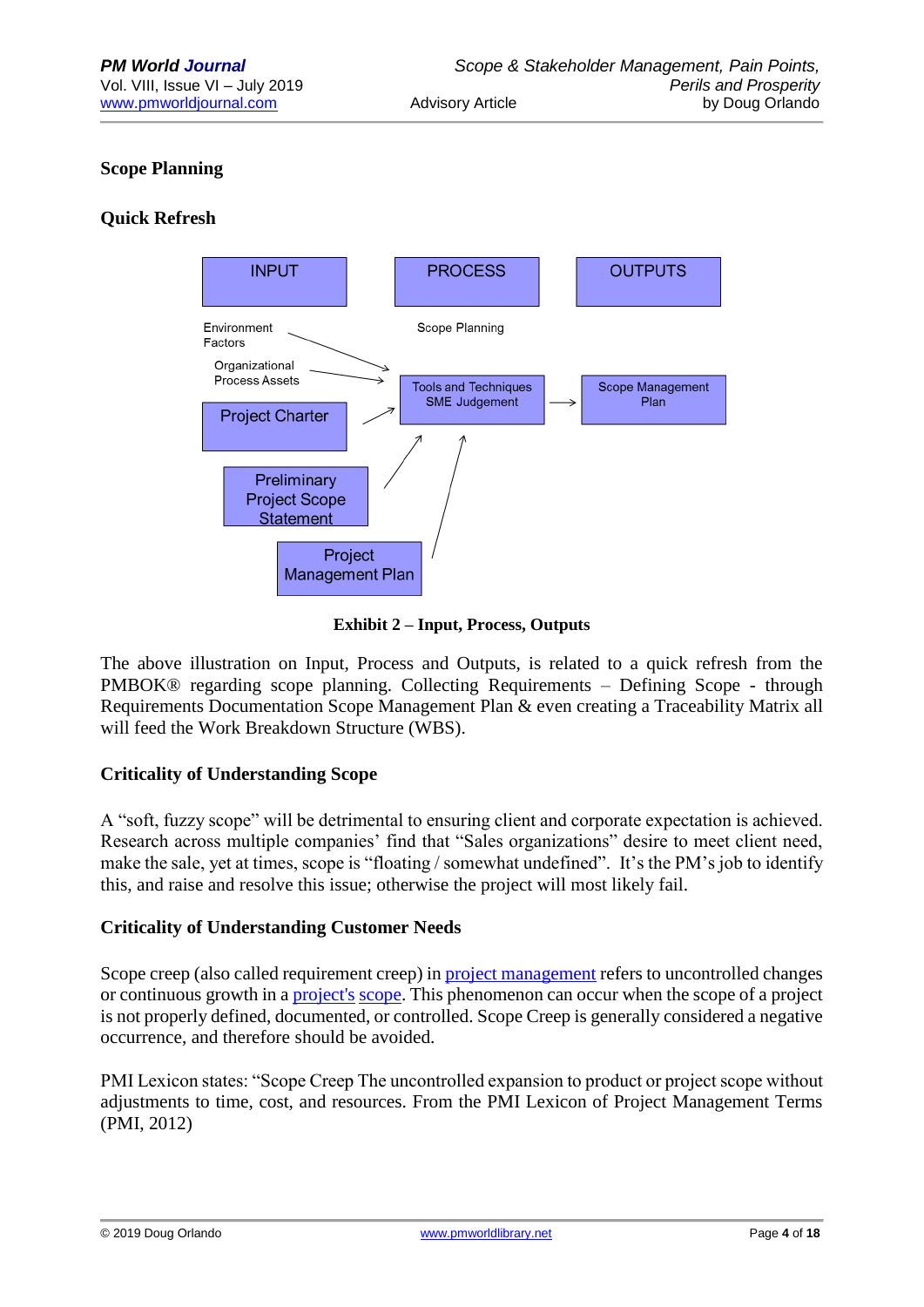# **Customer Expectation must be met**

It is critical that the program manager does not ignore client scope and needs. This is why Stakeholder Management is such a critical area and now a  $10<sup>th</sup>$  knowledge area in the Project Management Body of Knowledge (PMBOK®) version 5. The Agile methodology allows for small wins and "sprints" when it comes to project execution. After a "sprint" client may want to "adjust" the scope. They may not necessarily want to change it but adjust it or clarify it to meet their clients' needs. Overarching Corporate Expectations must be met. The executive sponsor may desire to adjust the scope to be in alignment with the vision and mission, and ultimately corporate goals and objectives.

This is the reason why it is said "Don't ignore corporation scope and need. It is also critical for the program manager to keep a critical watch on costs and schedule. Regular VP stakeholder management project executive reviews will help ensure high rigor. Once again it is said, "Don't allow scope creep!" This is easy to say, yet hard to do; the project manager needs to baseline, rebaseline or escalate the issue in an issues register or issues log.

# **Soft Skills are Imperative**

It is often said to "Be Assertive" in project management and leading a project.

# **Portfolio Management: A Story from a colleague's client industry experience**

A colleague of mine was asked to Pilot and Launch a client "Minor project" portfolio categorization which consists of multiple projects with a schedule of < 20 PM Days and a cost of  $<$  \$50K spend.

The escalation to the CIO was based on - A designated "Minor project" should take 80-100 days from start to finish, yet it takes this client an average of 260 days to complete. WHY? "Doesn't the client know how to manage projects?" Stakeholder Satisfaction was Low, Net Promoters Score (Promoters – Detractors) appeared negative. They were given a list of 185 Late Projects (Late by the stakeholders' estimation, but not in the eyes of the end user or the project manager). After a week of six sigma (Design, Measure, Analyze, Improve and Control, DMAIC) research, the team analysis revealed a problem. The stakeholder negotiated end date was not re-baselined or changed, but Scope (requirements) changed on most of these projects. It was the fault of the stakeholder and the project service delivery provider. Both should not have allowed the scope to change and not the stakeholder negotiated end date, which caused the service delivery provider to miss Service Level Agreements, (SLA) causing monetary penalties.

Some "golden nuggets" relative to the Criticality of Managing Scope based on Stakeholder Needs:

- Expect the Unexpected
- Know your Client (what can be said / not said)
- Know how to say "No" though not saying "No"
- **Meet Client Needs**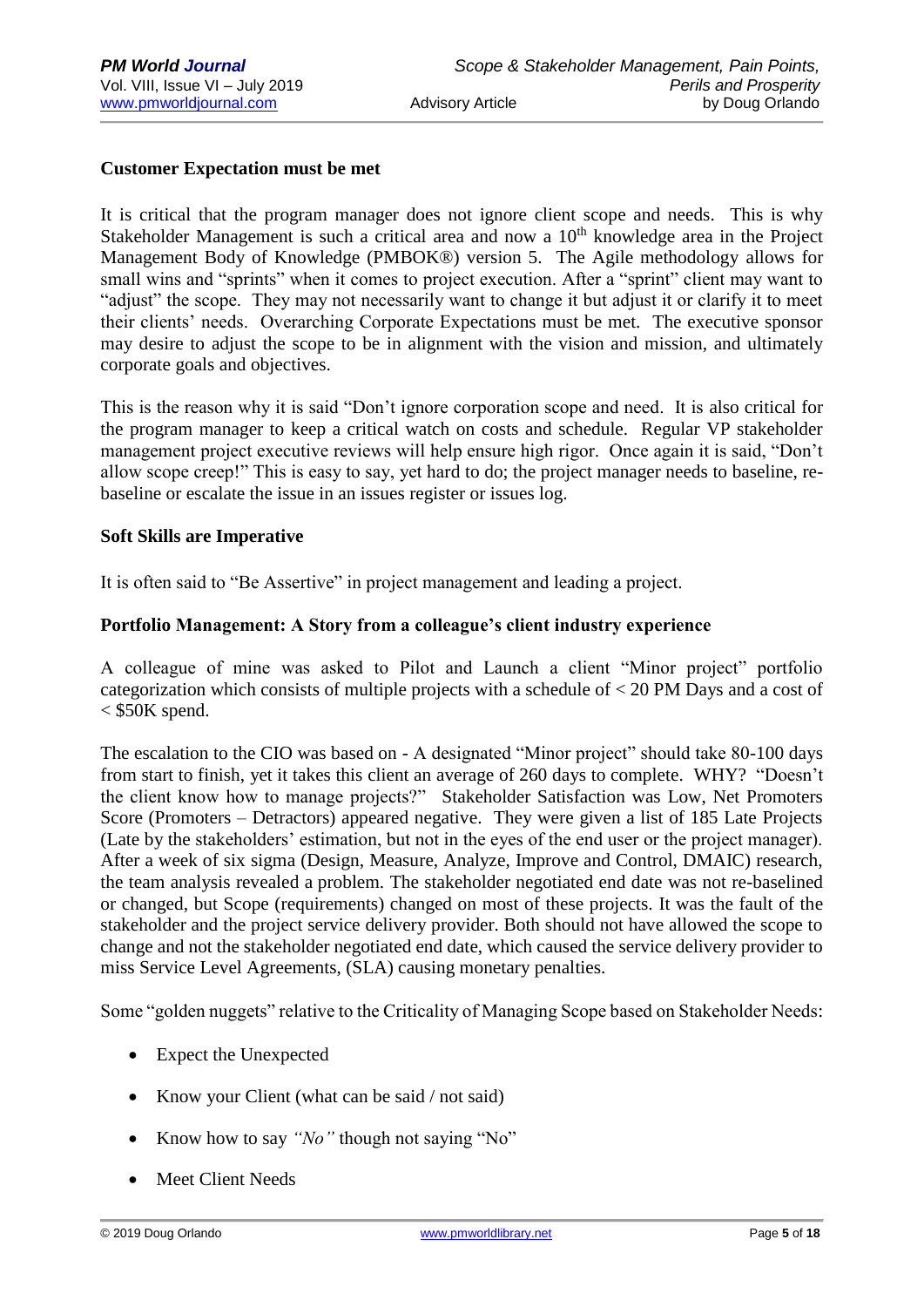- Meet Scope definition
- Control Costs
- Control Time
- Control Client Satisfaction
- Control Scope!

You must be establishing the Baseline! - You must do it!

PMI Lexicon States … *Scope Baseline The approved version of a scope statement, work breakdown structure (WBS), and its associated WBS dictionary, which can be changed only through formal change control procedures and is used as a basis for comparison.* (PMI, 2012)

You as the program lead, do not really want to say "No" to your customer (of course)! You want to say "Yes, and…", there may be additional cost or time if we adjust the scope." (Notice I didn't say change). You can say this "adjustment" to the scope is beyond a minimal feature and will cause us to enter a change request to the Customer Negotiated (Scheduled) Due Date.

#### **Demystifying Requirements**

Below is a good list of activities and initiatives that are recommended to take place to better ascertain and gather requirements:

- **Interviews**
- Focus Groups
- Facilitated Workshops
- Group creativity Tech
- Questionnaires and Surveys
- **Observations**
- **Prototypes**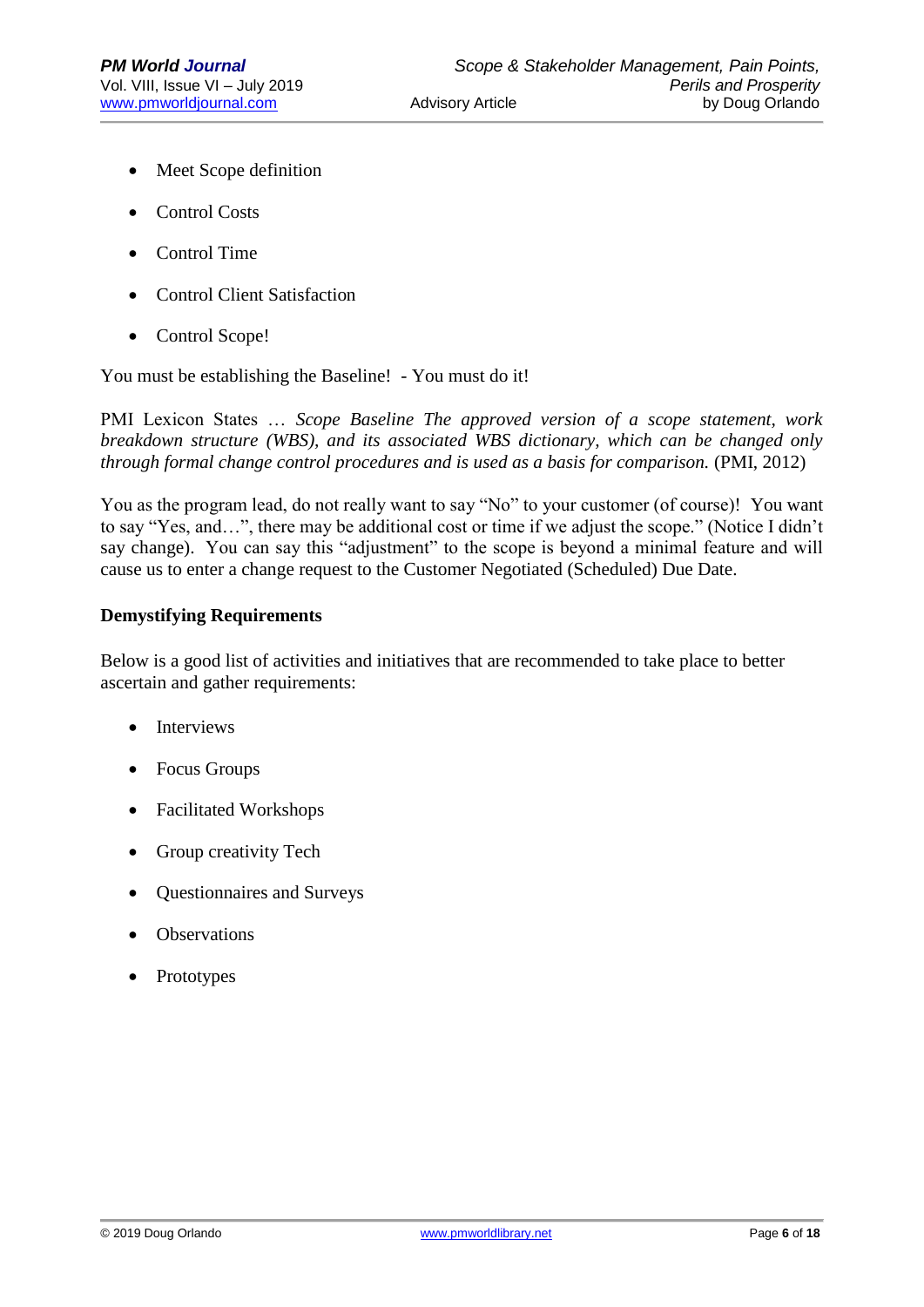

**Exhibit 3 – Collecting / Demystifying Requirements**

The above "Collecting / Demystifying Requirements" diagram Exhibit 3, depicts **other key inputs to consider**. It is recommended to review each of these inputs in the PMI PMBOK®, to gain a further view of what should be considered. In a group setting, Discuss "who" or "what" should be involved. The PMBOK® states it is the best practice to use the team member who will be performing the work (or the performing organization) to breakdown the work.

# **Pain Points**

# **Scenario #1**

Here's a good scenario from many industries (such as automotive, construction, IT, and others). The sales account executive may desire to meet client's need, make the sale, get the project kicked off, yet scope may be "floating" somewhat undefined. If you as the project or program manager let the scope "float" to get execution schedule moving forward, you risk circumventing the cost and the time. (Triple Constraint)

The repercussions will be:

- Cost increases and reduces profitability for your org
- Time increases and project is late *(or never ends)*
- Client may appear happy but no profit for your company *cost overrun*
- Pain Points things we can easily encounter The Sales or Marketing team can also be your sponsor. They need to close the deal, it's up to YOU to be sure the SCOPE is SOLID, Very Solid to prevent customer "dissatisfaction" with our service, product.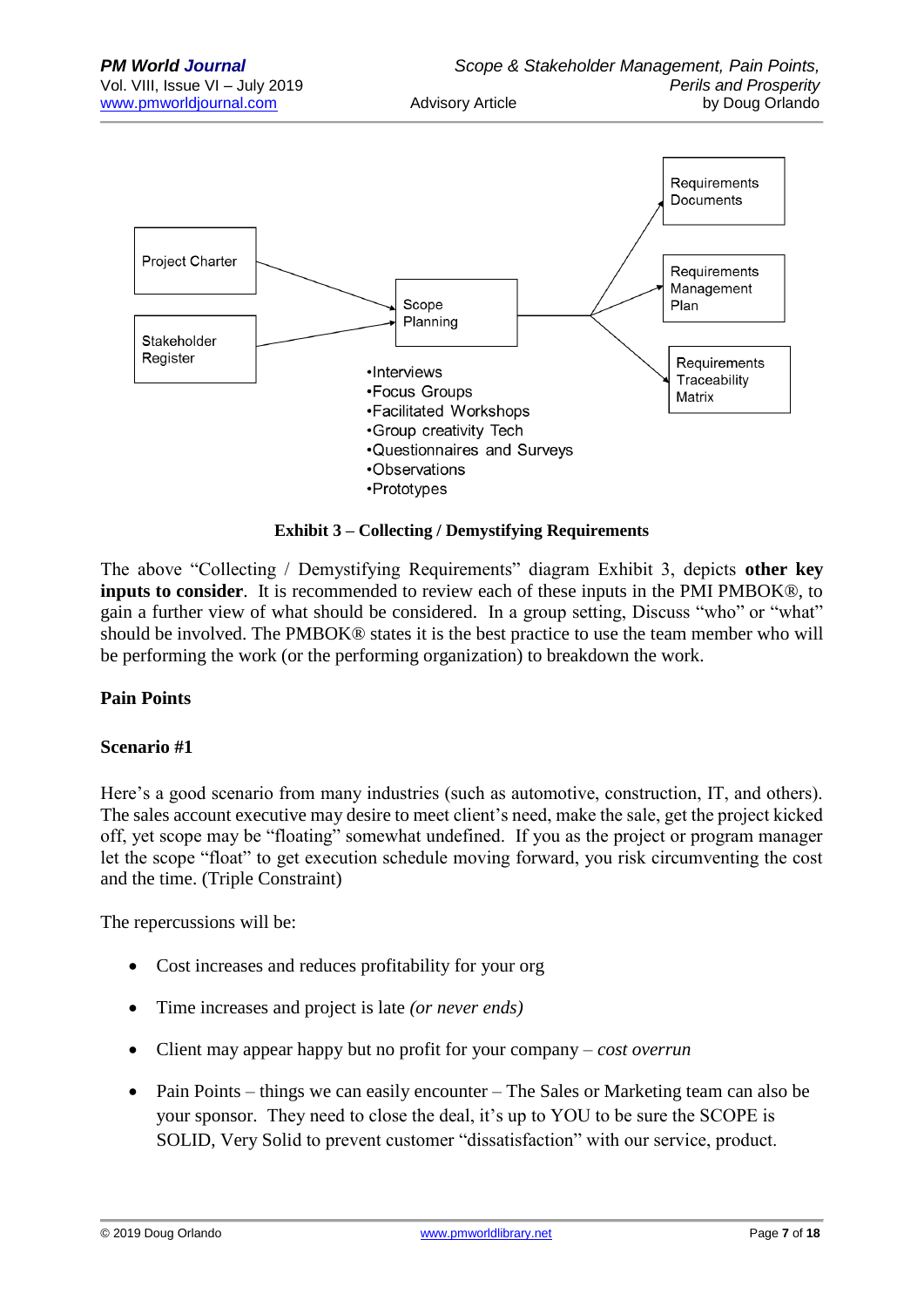The Moral of the story: Clarify Expectations!! Communicate! Listen!

### **Scenario #2**

A story from when I was PMI Phoenix President in 2009. We were launching our second symposium (professional development day). We contracted in an outsourcing arrangement with a marketing company. This company was brought on in 2008. The scope of the effort was clear, yet the service level agreements and objectives (SLA/SLO) deliverables vague. This resulted in the contractor vendor becoming exempt or "off the hook" from delivering marketing items within specific time-frames. Vendor thought they met target when they did not. Our client satisfaction became poor. The Result: The customer was dissatisfied; the vendor contract was not renewed.

To remediate the situation, the VP of External Relations/Marketing adjusted the scope and schedule to meet client (member) needs and survey requests,

#### **Result:**

The triple constraint prevailed and Cost was increased. Yes, we had client satisfaction and success for our members. We also had high accolades, and successful write up in the PMI Today newspaper.

The Pain Point for the Chapter was that the Scope was changed (not scope creep) yet costs exceeded initial budget. These unfortunately depleted funds accumulated from our chapter corporate sponsorships.

#### **Lessons Learned/Remediation:**

The VP of External Relations/Marketing strengthened the Corporate Outreach team. Ambassadors were sent out two by two to corporations, and the chapter attained additional corporate sponsorships

#### **Action Plans:**

On the next event the team would do a better job of locking down the Scope - communicate more thoroughly with Vendors. They would do a better job of Scope Management in managing Scope Creep.

Lastly, they would identify "hidden cost surprises" early.

I just gave you a story from client and outsourcer. The next story from my election as President of PMI Phoenix Chapter was prior to being president, I was VP of Marketing. I was tasked to create a marketing plan with my volunteer team which I did. Part of the marketing plan was to "Outsource our Branding and Advertising" to a supplier. I went on to become president and delegated it to a new VP External Relations. Due to some Role Clarity issues and conflicts the vendor ended up "off the hook" from delivering the marketing items. We were dissatisfied as a chapter and the contract was not renewed.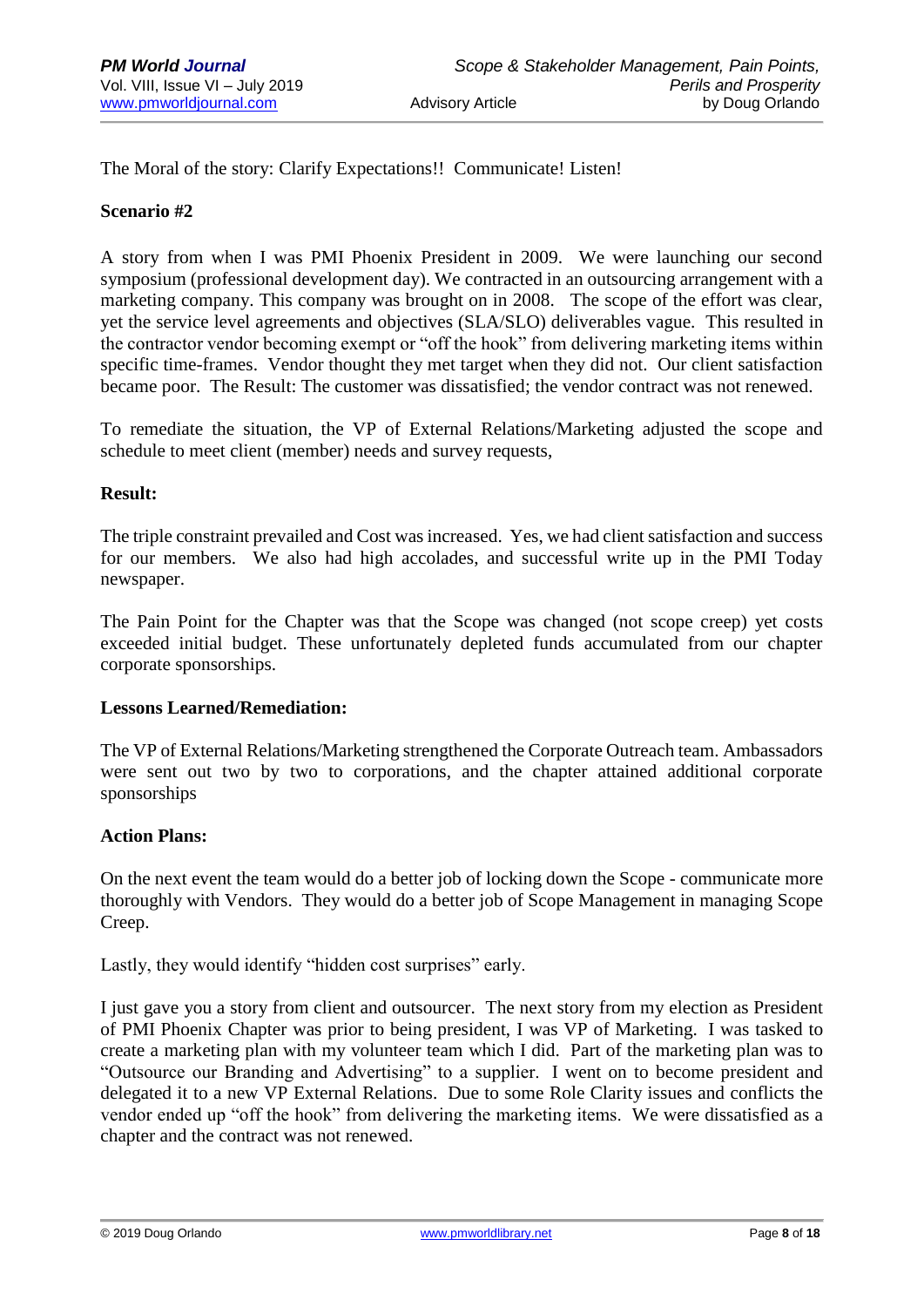Lessons learned determine an issue both with the Chapter and the Vendor responsibility. We should have been clearer on expectations, and the vendor on delivery.

# **Mantra #1:**

My Lessons Learned Mantra: Listen, Listen and Listen More!

# **Mantra #2:**

My Expectations Mantra: "Vagueness is not your friend." I've developed a Mantra over the years in my tenure: "Vagueness is not your friend." Clear expectations, and clear SCOPE and requirements are your friend, and adhering to it.

# **2. Perils**

#### **Rejecting Scope Changes**

Rejecting scope changes reduces client satisfaction. It also reduces PM credibility related to their role of customer advocacy. This is not a "black & white" decision.

#### **Not understanding scope**

Here's where we can get into Client Battles, Customer Satisfaction issues, Low Net Promoter Scores. "Reject". I have a story of a colleague who was assigned to an account in the past and they were told by their leader (who is no longer with the organization), "Reject" the order. Reject it and send it back to the customer telling them we rejected it. Now if a person wants to reduce their credibility and get thrown off an account, just start rejecting the customers' needs. This research finds it is best to take the time, and even spend time with your sponsor and/or your marketing/sales partner, collaborate with them, and UNDERSTAND the scope.

# **Perception and interpretation**

- Here's how the Customer Explained it,
- How the Project Leader understood it.
- How the Analyst or Technical Solution Architect designed it.
- How the Programmer wrote it.
- How the Business Consultant described it.
- How the project was documented.
- What field engineering or Project Delivery installed.
- How it was supported by the Life Cycle Management Team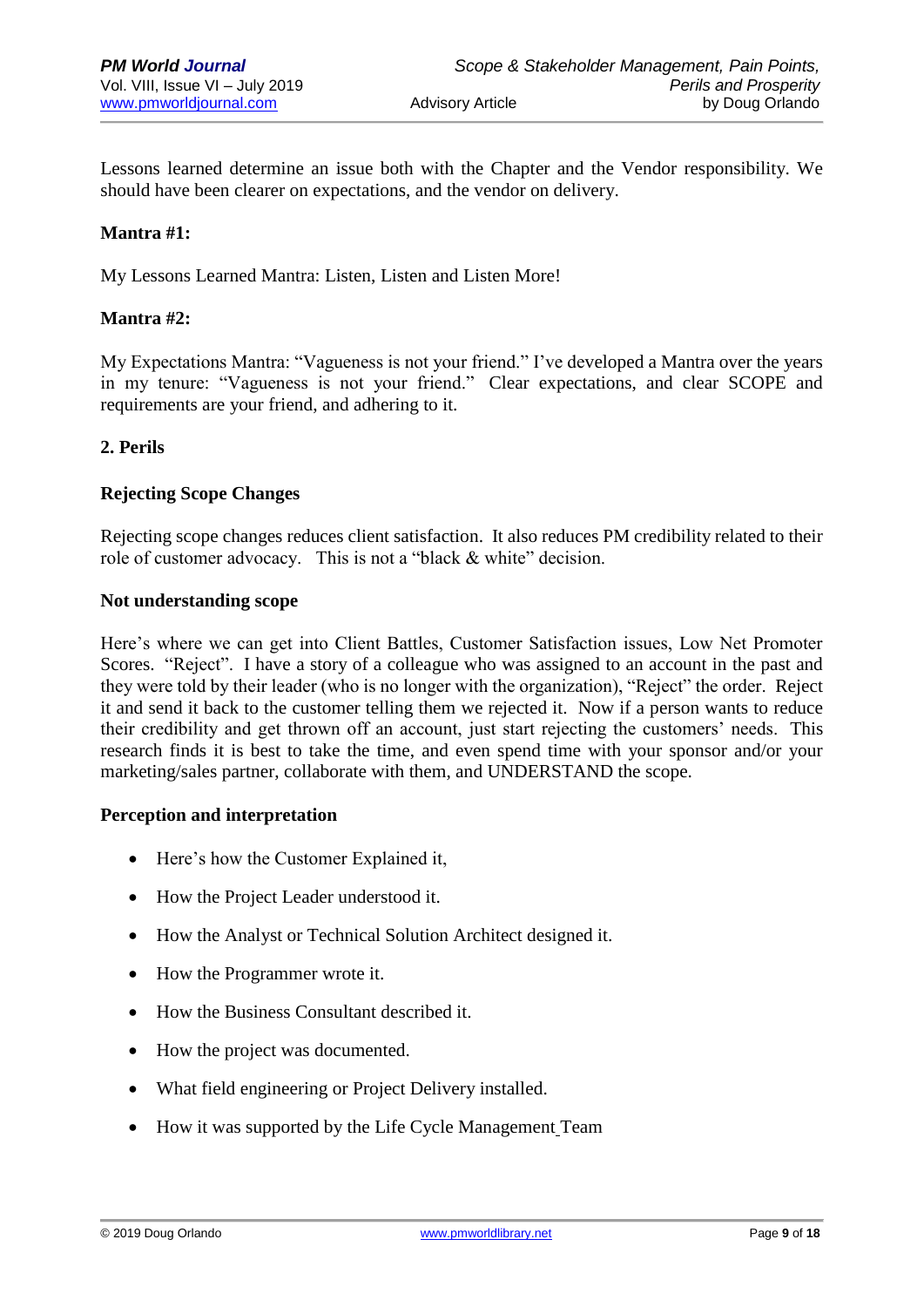The moral of the story: What the customer really needed was completely different from how it was interpreted and perceived!



**Exhibit 4 -- Perception and Interpretation**

The above cartoon [\(www.projectcartoon.com,](http://www.projectcartoon.com/) 2006), Exhibit 4 Perception and Interpretation, has been widely shared regarding managing scope. The moral of the story relates to "Lessons Learned: again. Listen, Seek to Understand, Ask Clarifying Questions. "It's NOT About YOU!" It's about them, the customer, sponsor, stakeholder, meeting their needs.

The advice here is: "Listen, Listen and Listen" – "Seek First to Understand, Then to be understood" as Stephen Covey says in his book 7 Habits of Highly Effective People. "Use empathic listening to be genuinely influenced by a person, which compels them to reciprocate the listening, and take an open mind to being influenced by you. This creates an atmosphere of caring, and positive problem solving." (Covey, 1989)

# **3. Prosperity (successes)**

Scope creep: "The insidious growth of a project beyond its original objective." (PMI Lexicon) From the PMI Lexicon of Project Management Terms (June 2012)

While scope creep can be devastating to a project, it can at the same time **offer tremendous opportunities** for organizations to …Improve their products; Increase sales build reputations, Improve relationships with their customers!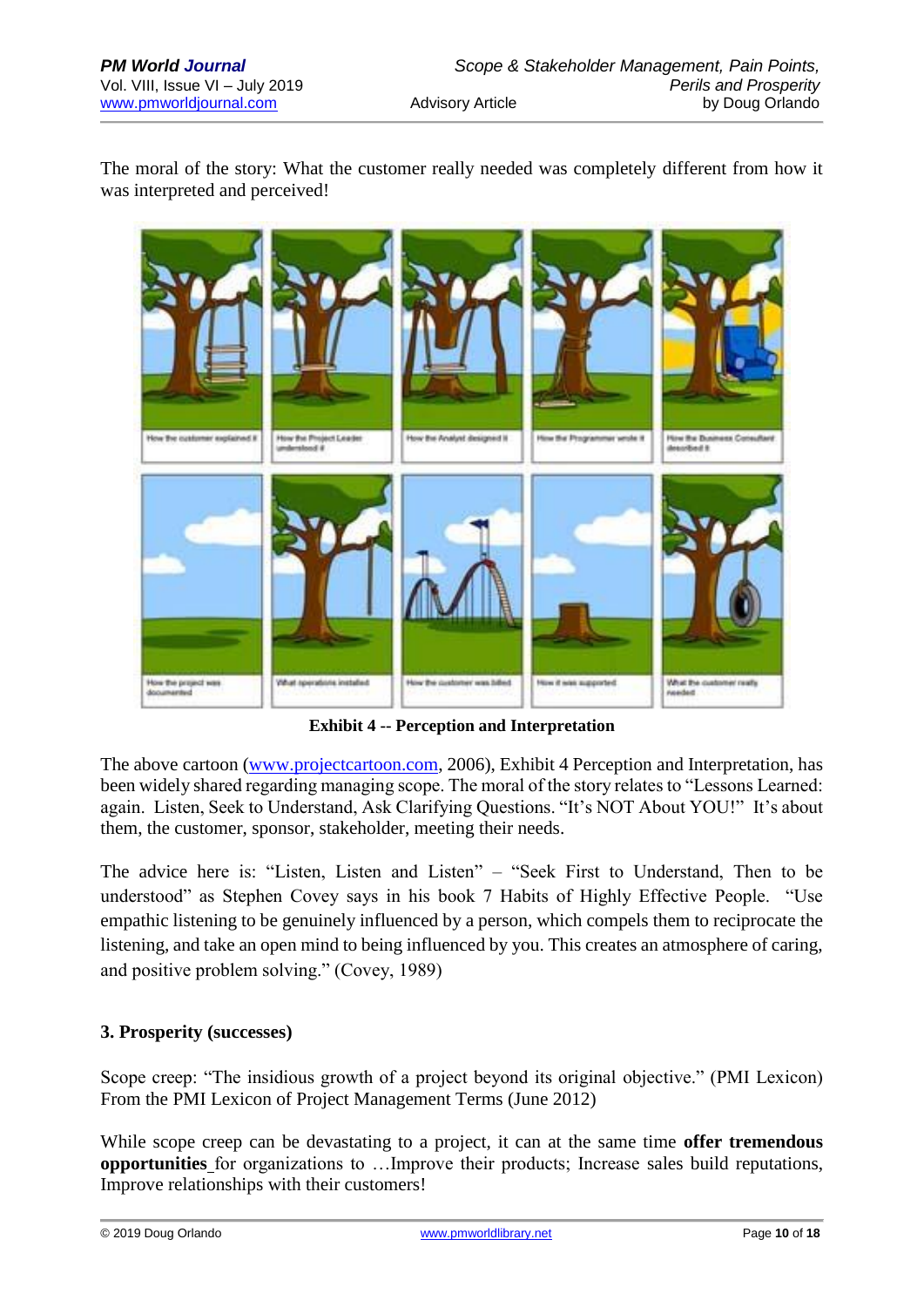# **Baseline your schedule**

Of vital importance is the establishment of a written, detailed baseline. After proposed changes are approved, change documents should update this baseline, address all significant factors, and be clearly communicated to all parties involved! A great twist in scope creep – How to turn a potential DISASTER into SUCCESS! "Scope creep (really scope change) can offer tremendous opportunities." (Keifer, 1996, p 33)

The goal of the program and portfolio manager is to recognize scope creep early, address it by indicating you are willing to put in a change request, which may alter the schedule and/or cost.

#### **3. Prosperity (successes)**

#### **Scope creep**

In early stages a project's scope can easily grow through changes in customer needs and wants, miscommunications, poor assumptions, and successive minor additions to design. Even though Scope Creep can be devastating to a project, the pressure to increase scope of a project will always be there, yet if properly managed, like managing change, it provides significant opportunity to the performing organization.

### **Key indicators of scope creep**

Project Timing: When Timing starts to slip the growth of the program should be suspected

Budget: When Budget starts to overrun for no identified reason, determine if more work is being done than was originally agreed and budgeted

Added "bells and whistles": when the prototype has changed, or additional items or definitions of items are portrayed

# **3. Prosperity (successes)**

Change = Opportunity

-

Literally, change equals opportunity. Major changes in project direction are usually well recognized / accounted.

The day to day interaction with your customer, results in small and compounding refinements to project direction. That is why it is important to monitor the scope with proper pulse checks, and evaluations. Properly recognized and handled, these scope changes can represent tremendous opportunity for meeting client's needs, and for sales expansion. A continual refinement of project direction and finding the limits and boundaries of scope enhancements versus creeping, and detrimental changes is critical as we meet with our stakeholders.

The assumptions regarding development are then often refined.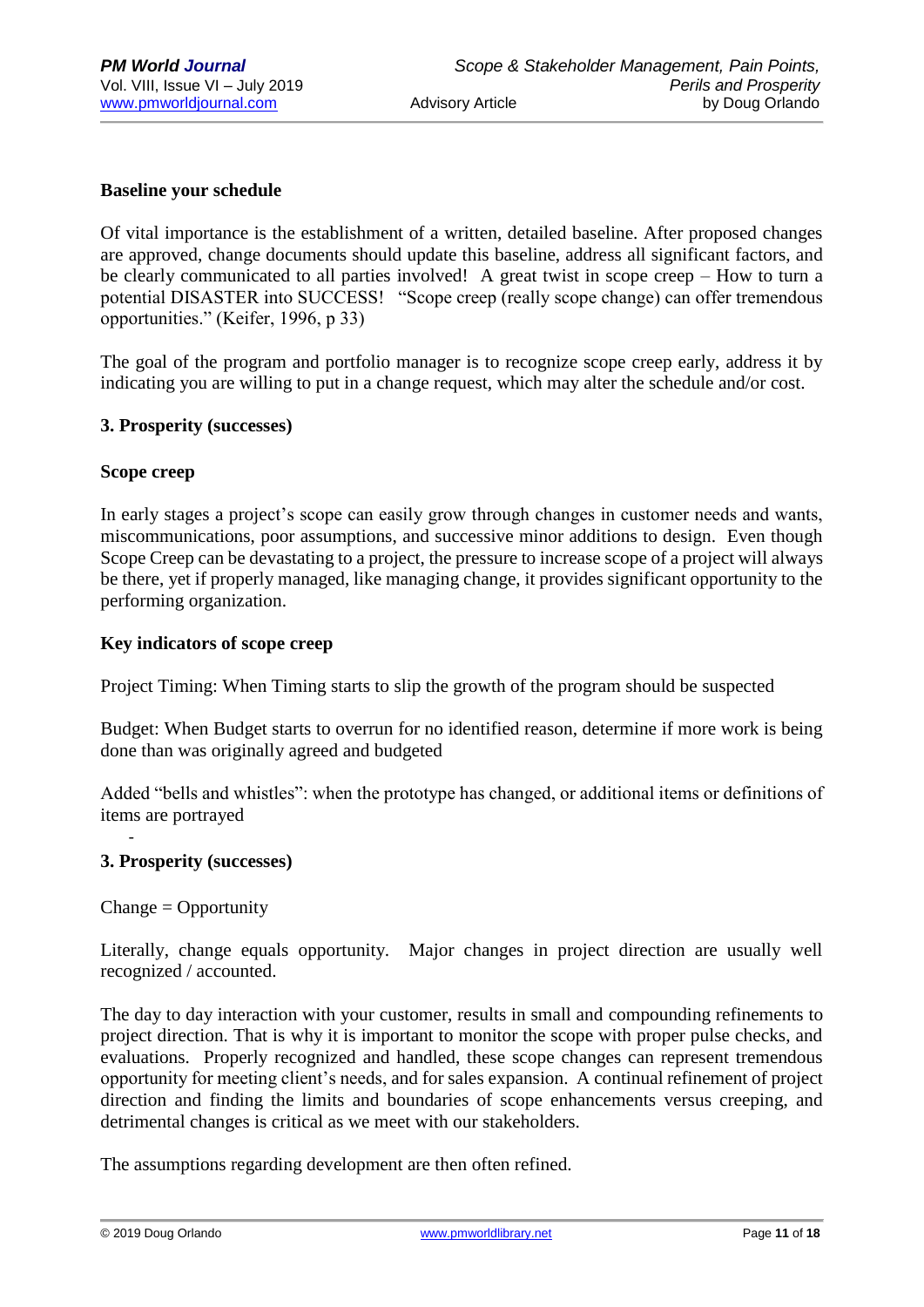Example Industries include the following:

### **Software Development:**

In software development, the functional specifications could change or creep throughout the development of an application or a website.

# **Information Technology (IT) Telecom Domain:**

Thoughts from the IT Telecom domain relates to data hardware devices such as Routers, Switches, Firewalls, Local Area Networks (LANS), Wide Area Networks (WANS), Circuits (the network connectivity or phone lines between devices from a circuit or Telecom provider), Virtual LANS (VLANS), Wireless Access Points (WAPs), Managed LANS (MLANS), Virtual Private Network (VPN)'s.

#### **Construction:**

The costly trimmings or better paint is a good example of creeping or changing scope

Setting the Limit: where a new project or subproject needs to be created *(and current project closed).*

Change = Opportunity. Major Changes in Project Direction are usually well recognized / accounted.

Again, properly recognized & handled these refinements in project direction can represent opportunity.

#### **Stakeholder Management from PMBOK® version 5**

In my mind, stakeholder management also relates to boundaries and limits– keeping the "good in and the bad out" as said by Dr. Henry Could. The program manager needs to communicate the boundaries of the project – the scope limits before it becomes a "change". Research shows project executives highly recommend "Don't allow Scope to "Morph"!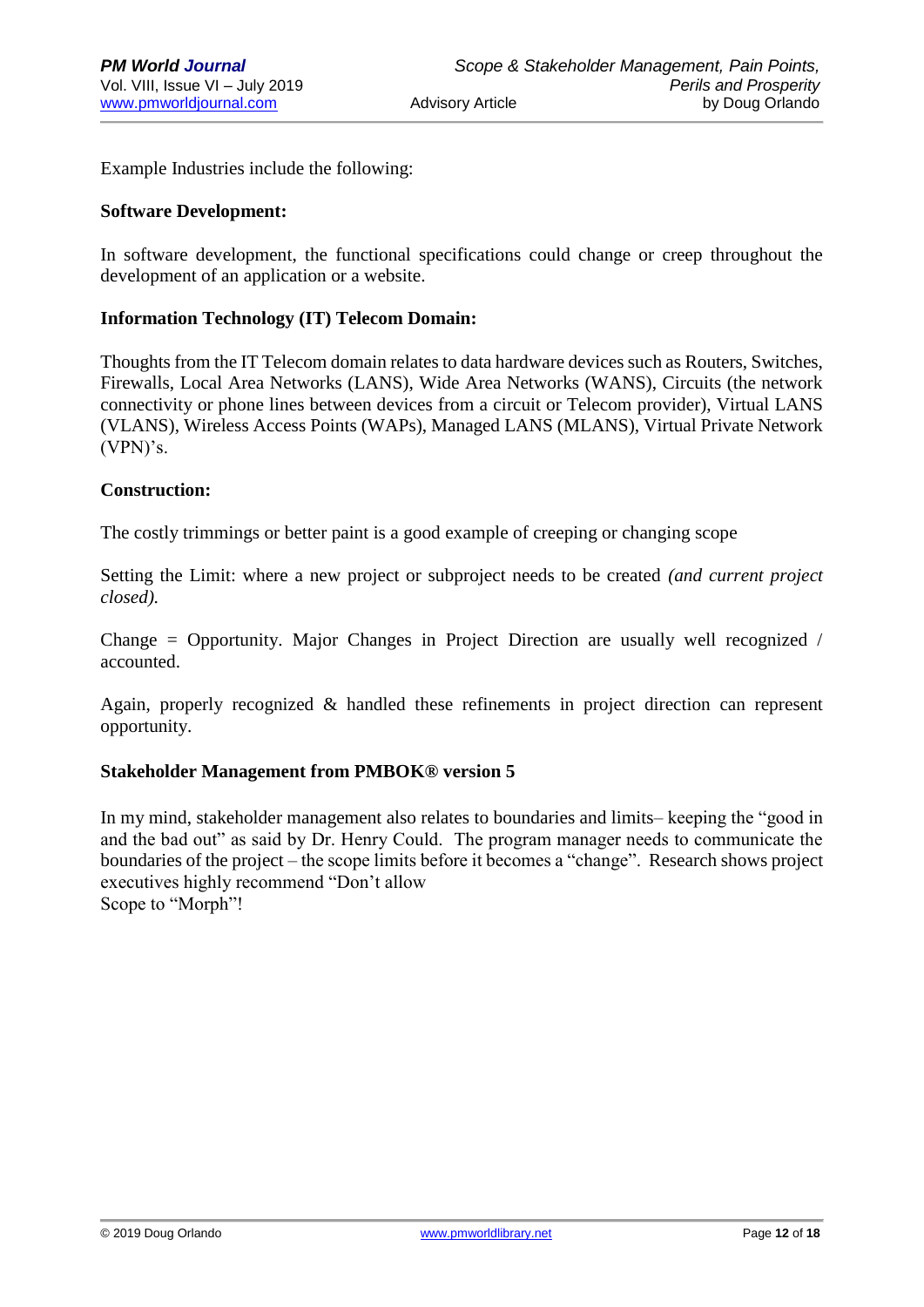

**Exhibit 5 "Identify Stakeholders Data Flow Diagram" - PMBOK® version 5 (2013)**

Exhibit 5, The PMBOK® version 5 "Identify Stakeholders Data Flow Diagram" Figure 13-3 on page 393 enhances stakeholder management into the following sub classifications. (Project Management Institute, 2013, p 393)

- Identify Stakeholders
- Plan Stakeholder Management
- Manage Stakeholder Engagement
- Control Stakeholder Engagement
- Project Stakeholders influence and can control deliverables and control scope (if the project manager allows them).
- Manage Your stakeholders sharing necessary information, yet developing and sharing **boundaries** of the project

Other items that should come into play for stakeholder management

- Power/Interest Grid
- Power/Influence Grid
- Influence/Impact Grid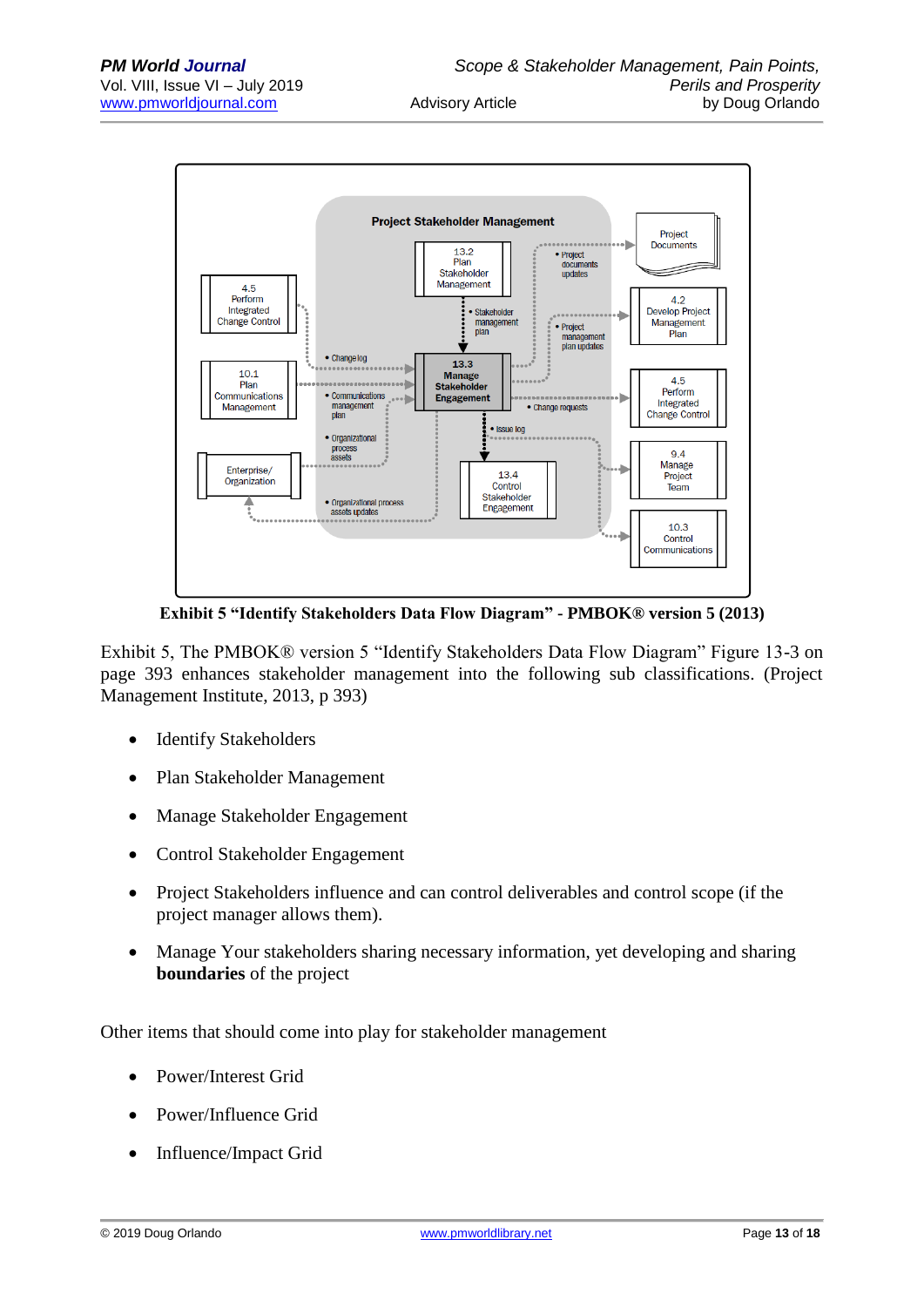- Salient Model
- Deciding what quadrant for each stakeholder having influence over project to ensure scope is solid – Keep Satisfied, Manage Closely, Monitor, Keep Informed
- Issue Log
- Change Requests
- Project Management Plan Updates

(PMI, 2013, pp 391-415)

I highly encourage you to read these pages 391 – 415 in Project Management Body of Knowledge PMBOK® 5<sup>th</sup> edition as they are well thought out and comprehensive.

# **Define Scope**



**Exhibit 6 – Scope Definition Diagram**

Exhibit 6, the Scope Definition Diagram illustration, demonstrates the inputs of Define Scope, the outputs (in blue), and the next steps. Concentrate on the act of Define Scope and the outputs. There are 4 tools in Define Scope, all listed above. Define how to use/apply each tool and WHY it is important. As an example, can you ignore stakeholders' expectations of what the product will deliver (or requirements?)? Next, discuss ways in which you can attack Define Scopes. Discuss the pros and cons of each way. The purpose of this exercise is to get the class to visualize a real-life scenario. For practitioners studying for the Project Management Professional (PMP) exam, this is good practice for the PMP exam.

# **Project Scope Management**

The best scope management is defining and controlling what is and is not included in the project. Project includes all of the work required, and only the work required. Project Scope (work) versus Product Scope (product features and functions) is a very important aspect. The project scope is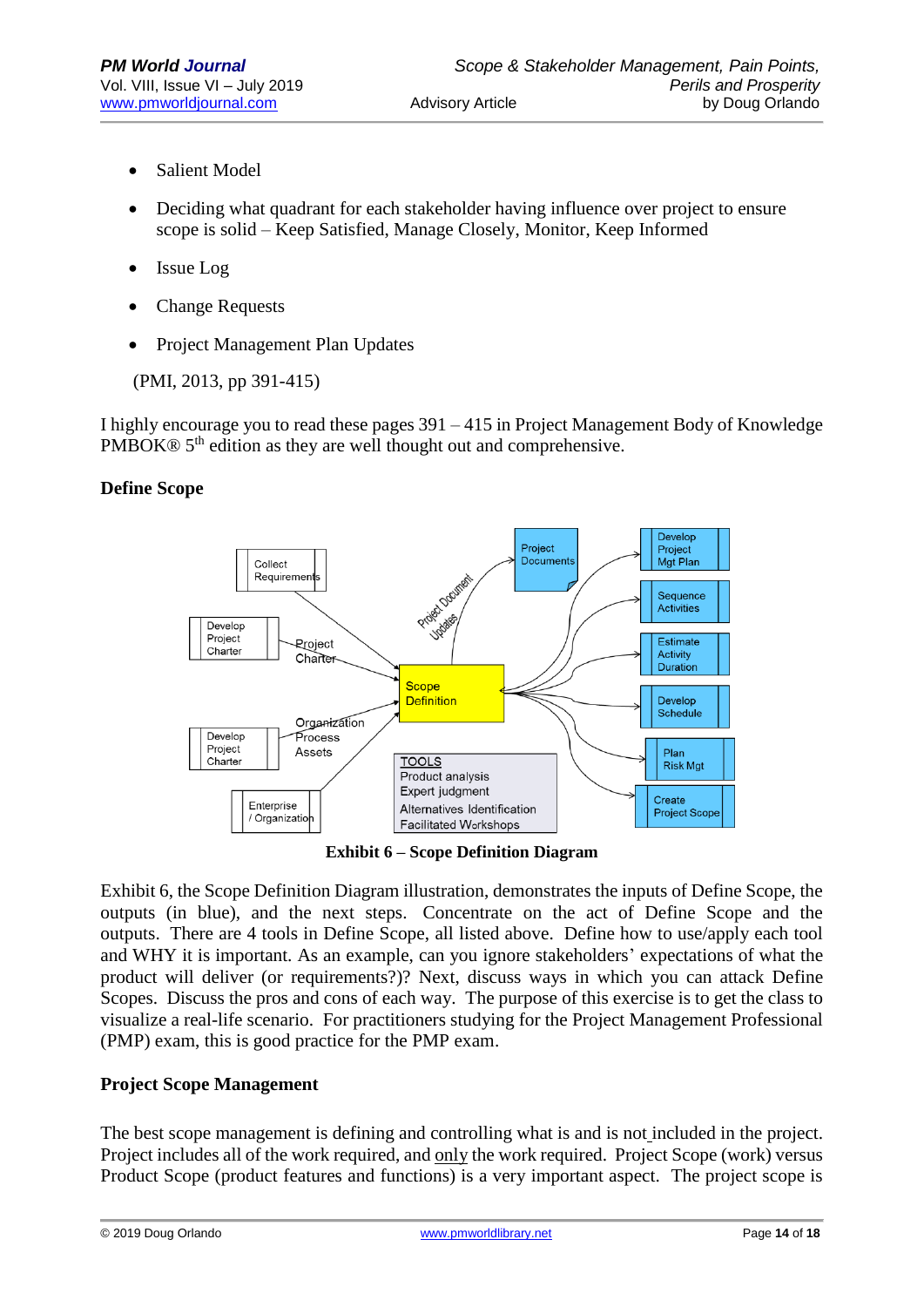measured against the project plan. The product scope is measured against product requirements. The project scope is the work that needs to be accomplished to deliver a product, a service or a result, (with the specified features and functions).

Scope management must be done on a daily basis. PM's are constantly reminding their teams of what is in scope and what is not in scope. The sponsors who are paying for this project are counting on the PM to ensure only the work required is done because that is what has been funded and approved to be done.

It's all about **communication** and more importantly **connection** which results in "leading with distinction".

# **Work Breakdown Structures**

There are many examples of a WBS related to Scope and Stakeholder Management. Many authors have different views, but PMI recognizes more than one way to depict a WBS. However, the PMBOK® one is the most widely accepted. Typically, we see only a high-level WBS. A good recommended exercise is to pick a box of a WBS and explain what more can be done to breakdown that box until it cannot be broken down again.

# **Beware of the Rogue Wave**

Most importantly a program or project manager needs to beware of the "Rogue Wave"

Rogue Wave – What is it? These are the freak waves, monster waves, killer waves, extreme waves, and abnormal waves) are relatively large and spontaneous ocean surface waves that are even a threat to ocean liners and large ships. Their height can be 50 Feet, even up to 115 feet a few times a year.

So how do we prepare for it? The easiest way is to expect the unexpected (like a submarine)!

Remember "Scope Creep" the uncontrolled expansion to product or project scope without adjustments to time, cost, and resources. The Strategic Planning Process is mapping out our route with strategic thinking. Then use strategic plan to guide decision making and driving throughout the trip. We need to read the signs along the way, do an "Environmental Scan."

In summary, "Manage your Scope, It's more than a hope, and Keep you Stakeholders in line!" – Doug Orlando.

# **Appendix:**

# **Scope and Telecom Domain - Best Practices scope example**

The Telecom Industry involves programs in the Local and Wide Area Network domain which has projects involving Circuits, Routers, Switches, Firewalls, Access Control Lists, various protocols. For LAN/WAN combinations, the scope defines what results are to be achieved, the information that is to be analyzed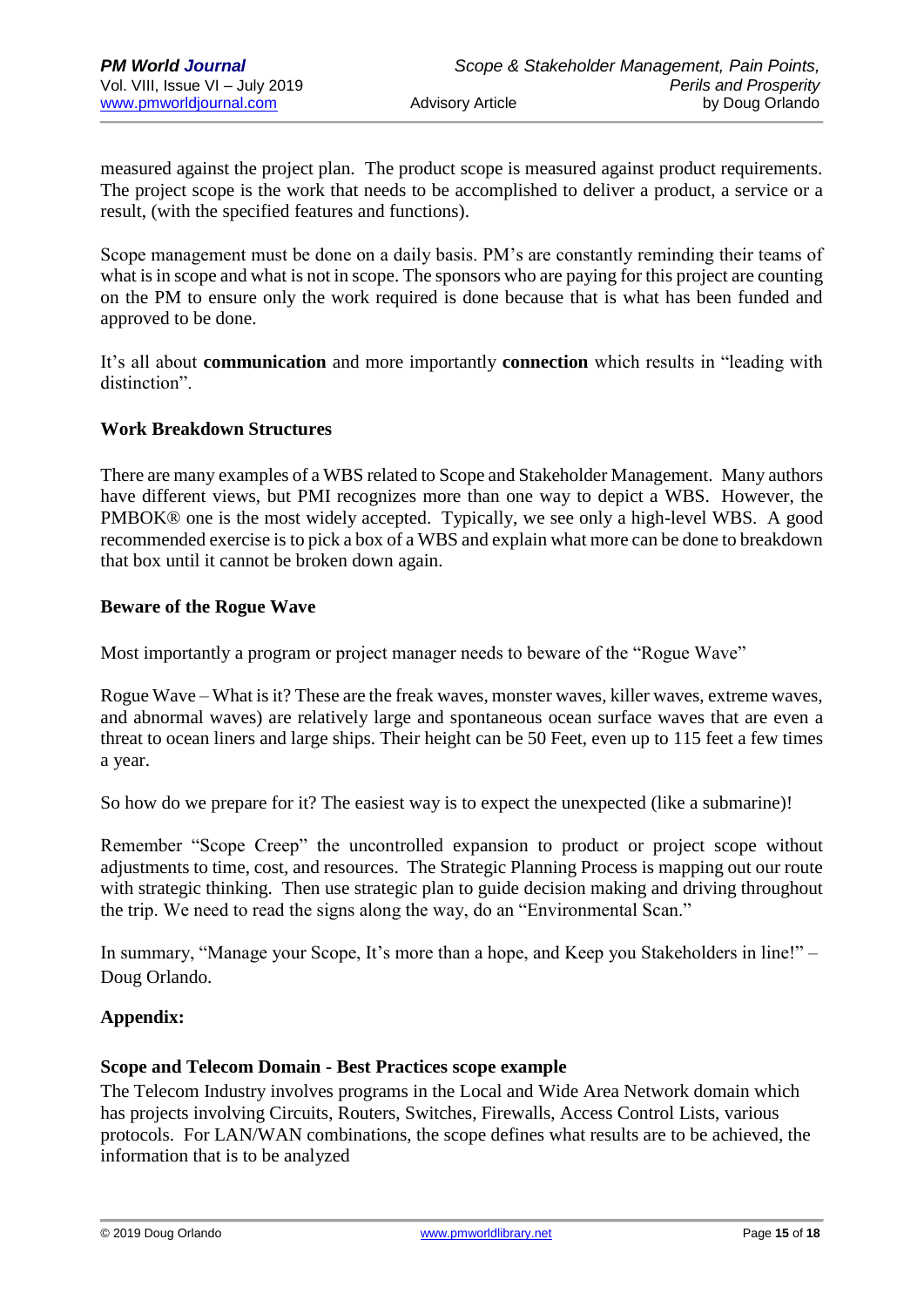The degree to which the information will be analyzed and the parameters within which the work will be conducted defines what results are to be achieved. One of the key steps in the project process is the definition of the project scope as this then defines the work to be done as in all projects. Due to the complex nature of these projects, it is even more imperative that the scope is rigorously managed, and change procedures implemented should scope creep begin to be recognized.

# **Project Telecommunications Service Project Profile**

The telecommunications baseline and the contracts, network diagrams, bandwidth requirements, service locations, and other information combine to form a database that defines the telecommunications service included in the project. Consultants refer to this database as the Service Project Profile. The Profile defines the starting baseline from which all changes are defined and all savings are measured.

**Baseline:** A variety of data is obtained (mostly from the Client) and used to build the telecommunications baseline. The baseline is then combined with the non-inventory information to determine the available options, potential efficiencies, savings as well as potential alternate profiles of system/network configuration. For network sourcing Or outsourcing, typically data may include:

- One to three month's telecom invoices for all voice and data services within project scope
- Copies of all active contracts, including amendments, attachments, schedules, etc.
- A current list of organizational site locations / addresses.
- Any available Network diagrams and key applications (with bandwidth requirements if known) in use over the network
- LOA Letter of Agency Authorization for access to Client's records from carriers.
- Client personnel contact information, for those individuals responsible for forwarding data and being project liaisons.
- List of any billing disputes previously identified
- Description of any planned voice or data changes
- Traffic studies
- Accounts Payable report for most recent 12 months (typically required only if billing disputes are involved within the project scope)
- Supplier Integration Team
- Carrier account team contact information for all carriers within the project scope.

(Osstelco, 2010, ¶ 3)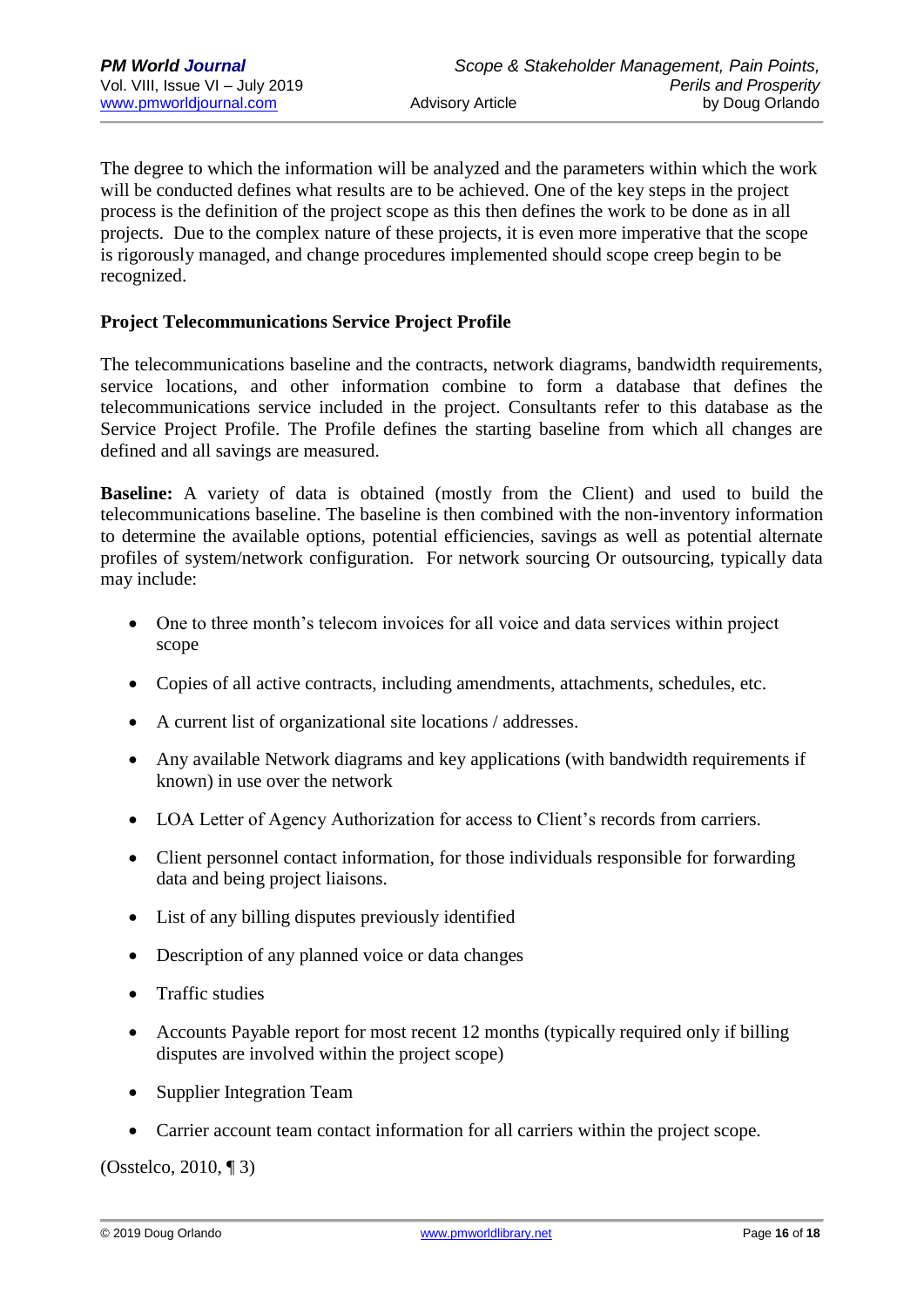# **Project Telecommunications Service Profile Analysis**

The telecommunications profile is analyzed by the analysts to determine data completeness and then to define potential optimization opportunities, potential configuration changes and potential savings opportunities based on the data, the costs, the utilization, the currently available technology and the available alternative options. The goal of this project phase is to define the various opportunities that potentially exist to reduce costs and increase flexibility or increase service levels at the same or reduced costs thus providing increased telecommunications value to the client. (Osstelco, 2010, ¶ 3)

# **References**

Keifer S. C.*,* (May 1996), Scope creep ... not necessarily a bad thing*" PM Network*, *17*(5), p 33- 35

OSS Telco. osstelco.com. Retrieved August 15, 2013, from osstelco.com. web site: <http://osstelco.com/telecom-best-practices/>

Project Management Institute. (2013). A Guide to the Project Management Body of Knowledge (PMBOK® Guide) (5th ed.). Newtown Square, PA: Project Management Institute.

Project Management Institute. (2012). PMI Lexicon of Project Management Terms. Newtown Square, PA: Project Management Institute.

The 7 Habits of Highly Effective People. (1989) Stephen R Covey: United States [Free Press](http://en.wikipedia.org/wiki/Free_Press_(publisher))

The Quick MBA. quickmba.com. Retrieved August 15, 2013, from quickmba.com. web site: <http://www.quickmba.com/mgmt/7hab/>

The Project Cartoon.com. projectcartoon.com. Retrieved August 15, 2013, from projectcartoon.com. web site: [http:/www.projectcartoon.com/cartoon/3](http://www.projectcartoon.com/cartoon/3)

Wikipedia (2013, August 14) In *Wikipedia, the free encyclopedia*. Retrieved August 15, 2013, from [http://en.wikipedia.org/wiki/The\\_Seven\\_Habits\\_of\\_Highly\\_Effective\\_People](http://en.wikipedia.org/wiki/The_Seven_Habits_of_Highly_Effective_People)

Wikipedia (2013, August 14) In *Wikipedia, the free encyclopedia*. Retrieved August 15, 2013, fro[mhttp://en.wikipedia.org/wiki/Project\\_management\\_triangle](http://en.wikipedia.org/wiki/Project_management_triangle)